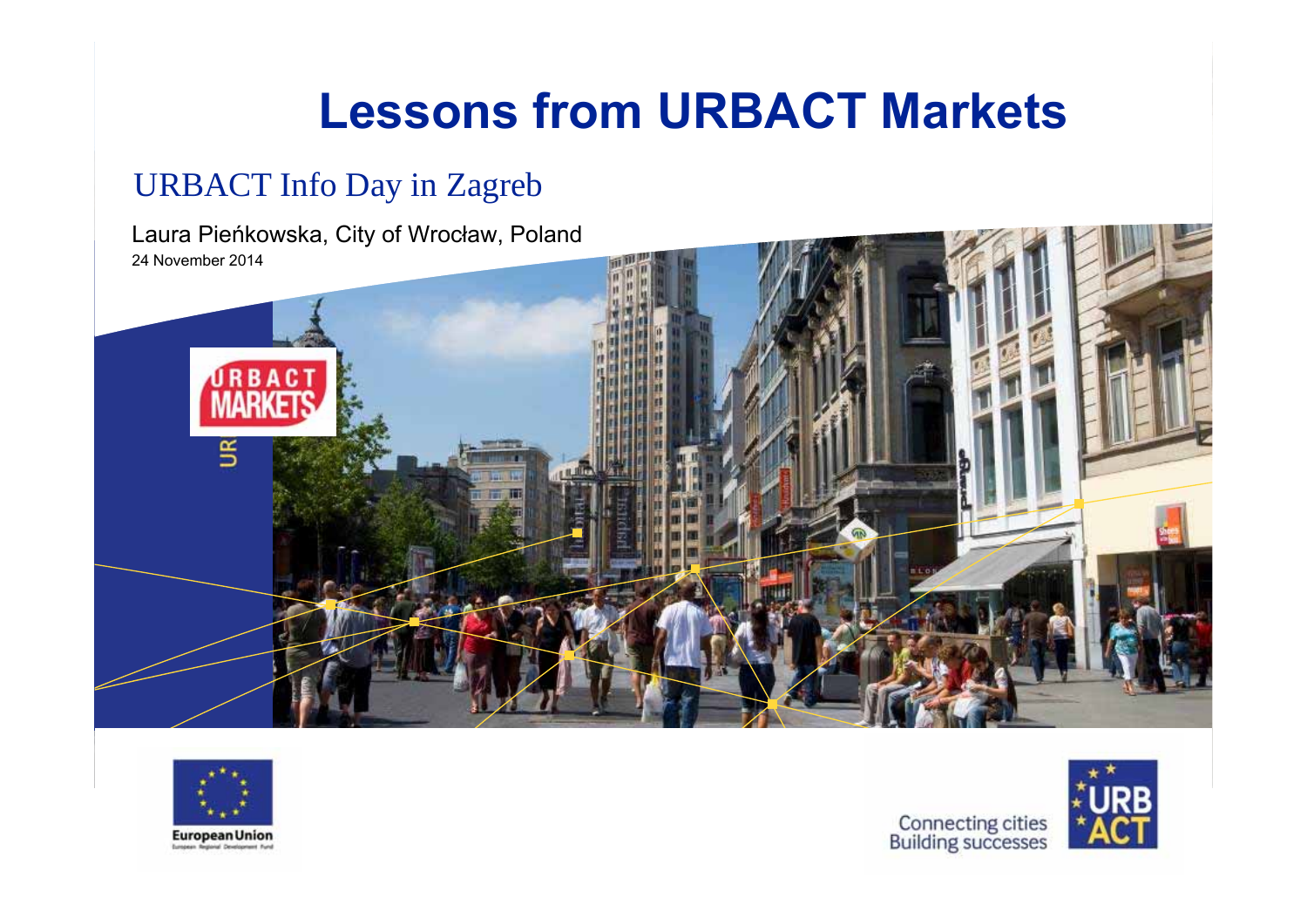#### **Wrocław – overview about the city**

- › Number of companies (in total) 109 397
- individuals engaged in business activities 70 188 (64%)
- commercial companies with foreign capital 3 743 (3%)
- $\geq 2014$ :
- 632 000 inhibitants
- 127 000 students
- 34 400 graduates
- 401 817 working age population
- Unemployment rate 4.8%
- Crucial issue: **quality of life**





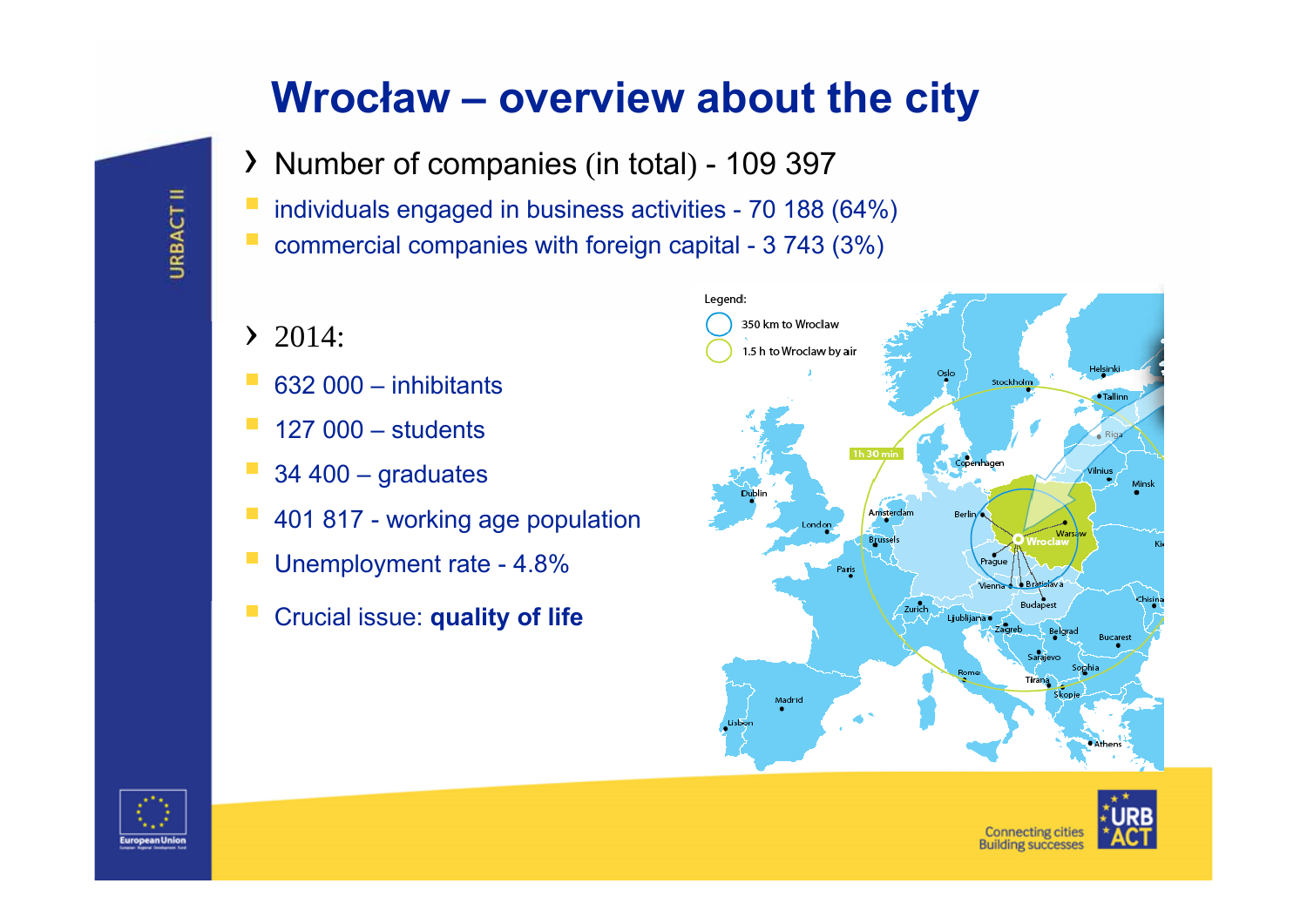### Brief information about URBACT Markets

- ›Lead Partner: Barcelona
- › Partners:
	- Attica (GR), Dublin (IRL), London (GB), Pécs (H), Suceava (RO), Turin (I), Toulouse (FR), Wrocław (PL)
- › Goals:
	- $\mathcal{L}_{\mathcal{A}}$ To explore local markets' full potential
	- $\blacksquare$ To highlight markets as urban policy tools
	- n To find best practices by answering three questions:
	- **1. How can markets be used as a tool for regenerating cities and specific neighbourhoods?**
	- **2. How can markets improve local sustainable living?**
	- **3.How can markets generate wealth and jobs?**
	- **Project launch :** May 2012
	- **Project completed :** May 2015



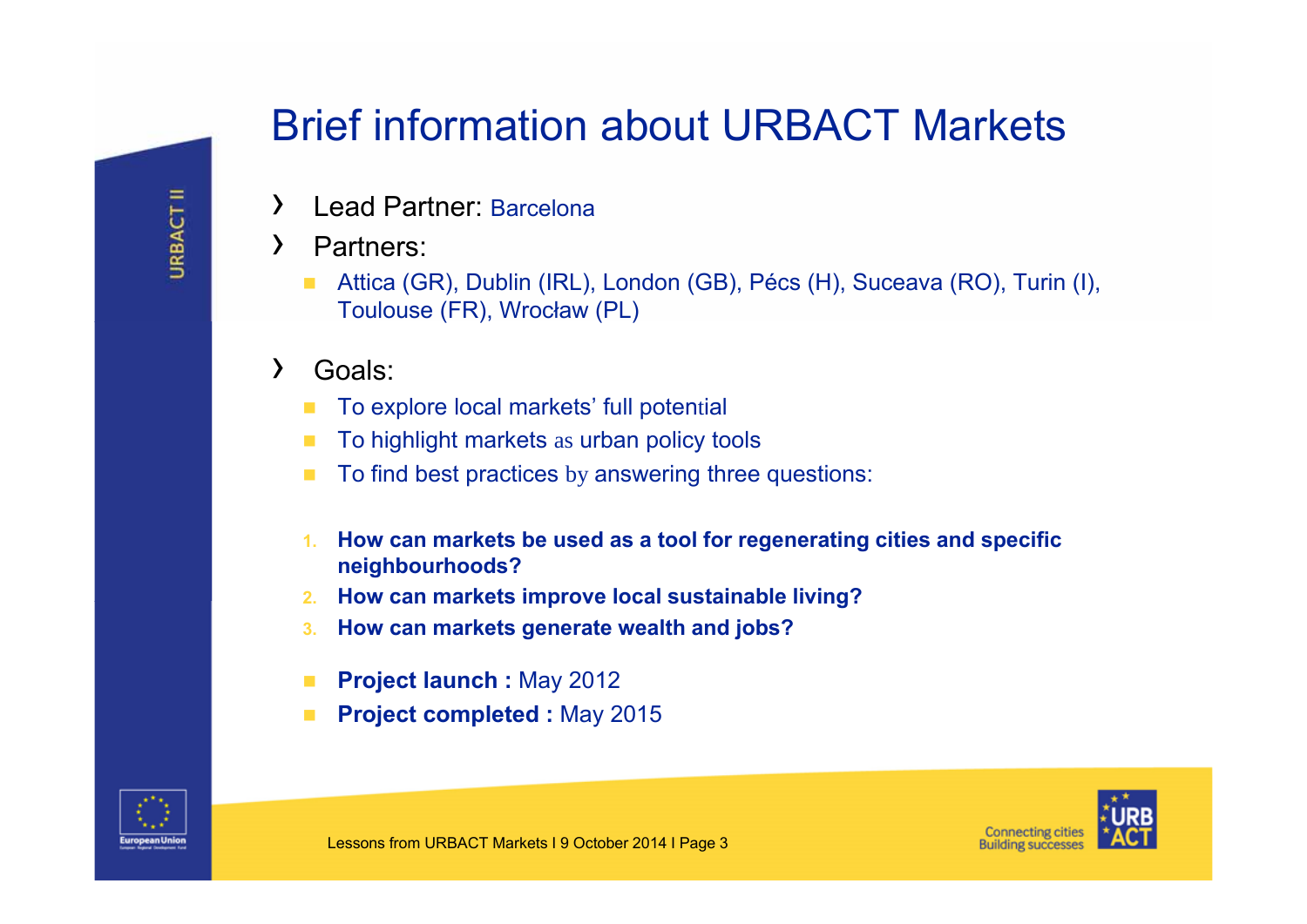#### Wroc ław: a totally new local market model

› Farmers' Market **Model of a natural local food market in Wrocław on Nowy Targ Square**

› Objectives:

■ To revitalize a former market square, which has become run down and lost its original function.

■ To create an atmosphere of traditional trade in a modern surroundings.

**To give residents a unique social place offering** exceptional products from local producers and suppliers.

■ To reach a compromise between customers' and suppliers' needs – modern selling standards with an underground car park.







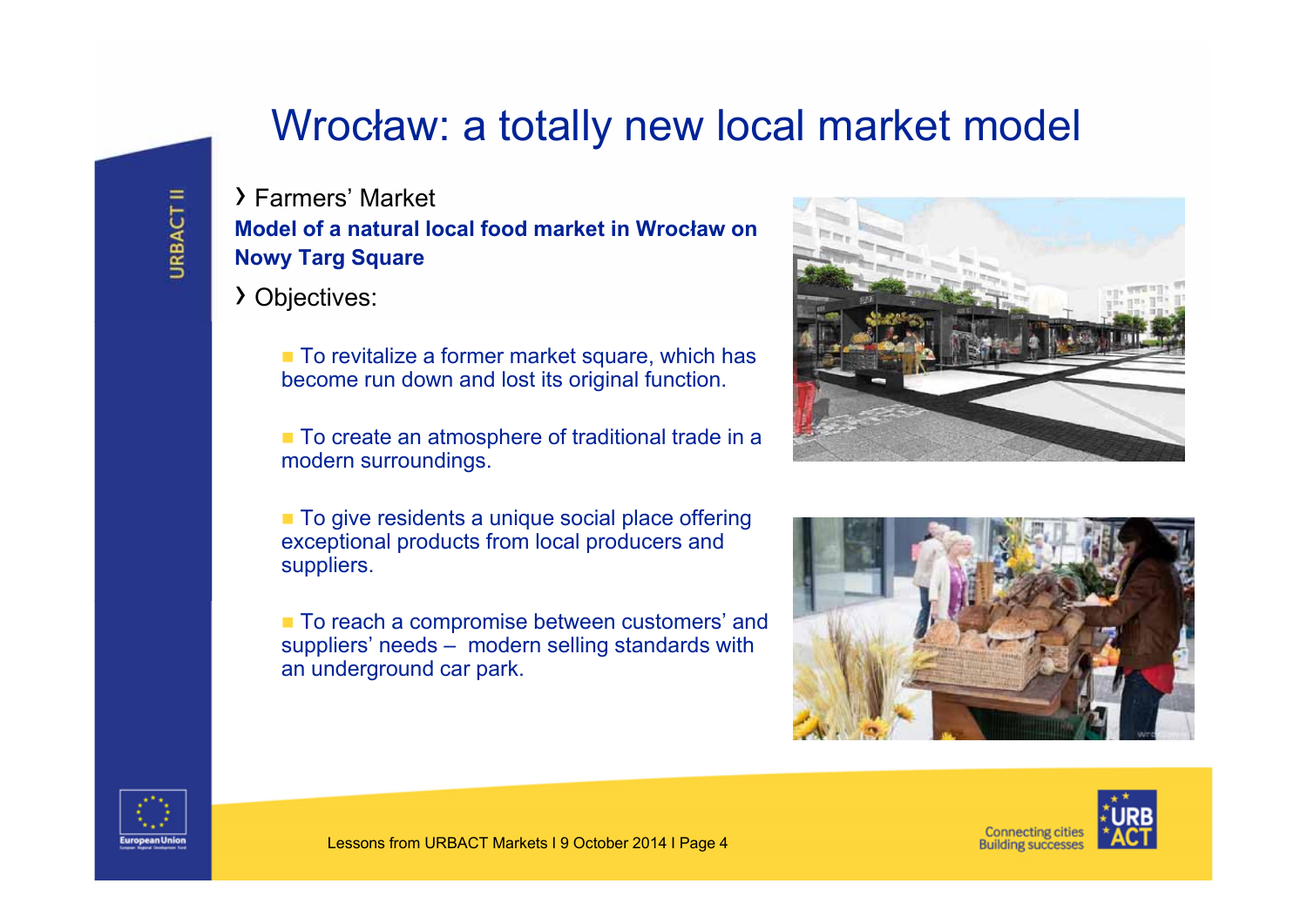## Examples of the reengagement of the population in the food sector

›Attract clients trough social events:

 **cooking lessons and culinary presentations**: International Day of Markets in Wroclaw – Polish Masterchef.

**dietary consultations** - once a month.

**If live radio broadcasts** "Thursdays at the Market".

**publications and talks** on healthy eating awareness – websites, magazines, Facebook.

**Example 3 weeks dedicated to food** (bread, wine, beer, vegetables, fish) from the whole region.

**consulting residents** on needs, trade days and opening hours.









**URBACT II**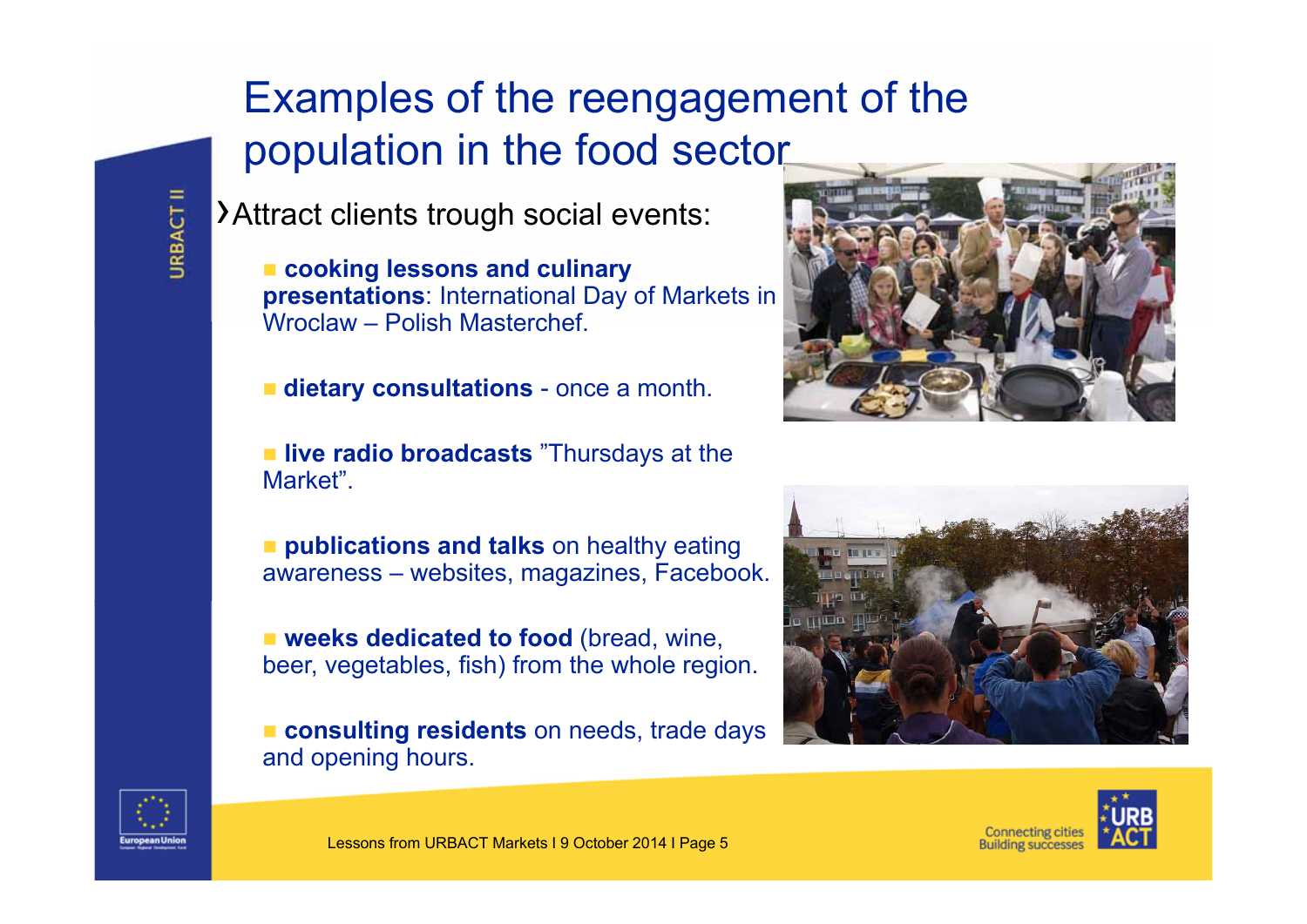#### Promotional activities, communication strategy

#### **Main channels of communication**